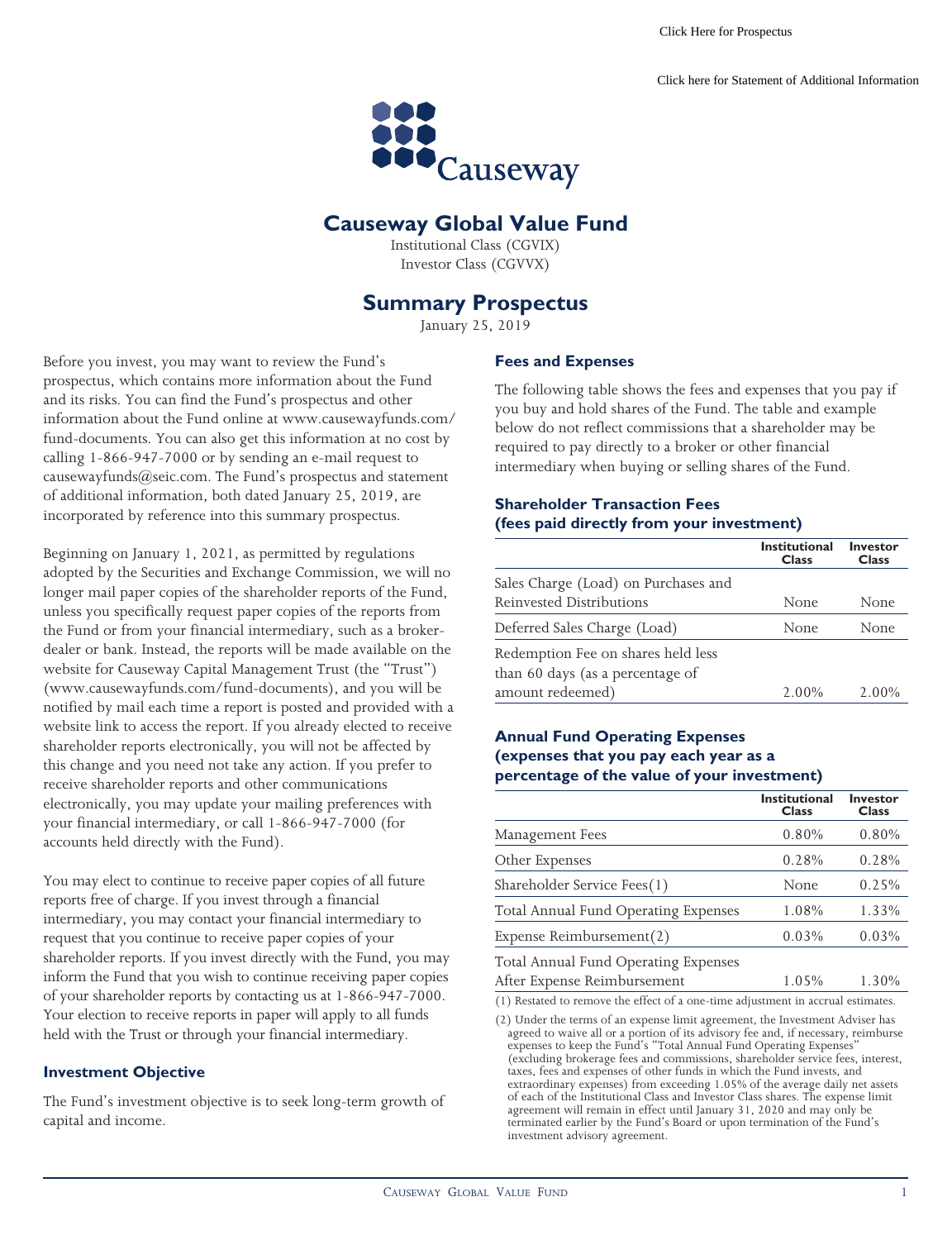## **Example**

This example is intended to help you compare the cost of investing in the Fund with the cost of investing in other mutual funds. The example assumes that you invest \$10,000 in the Fund for the time periods indicated and then redeem all of your shares at the end of those periods. The example also assumes that your investment has a 5% return each year and that the Fund's operating expenses remain the same. The example reflects the effect of the expense limit agreement through January 31, 2020 only, and assumes no expense limit after that time. Although your actual costs may be higher or lower, based on these assumptions your costs would be:

|                     |       |                               | I Year 3 Years 5 Years 10 Years |
|---------------------|-------|-------------------------------|---------------------------------|
| Institutional Class | \$107 |                               | \$340 \$593 \$1.314             |
| Investor Class      |       | $$132$ $$418$ $$726$ $$1.599$ |                                 |

## **Portfolio Turnover**

The Fund pays transaction costs, such as commissions, when it buys and sells securities (or "turns over" its portfolio). A higher portfolio turnover rate may indicate higher transaction costs and may result in higher taxes when Fund shares are held in a taxable account. These costs, which are not reflected in annual fund operating expenses or in the example, affect the Fund's performance. During the most recent fiscal year, the Fund's portfolio turnover rate was 50% of the average value of its portfolio.

## **Principal Investment Strategies and Risks**

## *What are the Fund's principal investment strategies?*

The Fund invests primarily in common stocks of companies in developed countries outside the U.S. and of companies in the U.S. Normally, the Fund invests the majority of its total assets in companies that pay dividends or repurchase their shares.

The Fund may invest up to 25% of its total assets in companies in emerging (less developed) markets. Under normal circumstances, the Fund will invest at least 40% of its total assets in a number of countries outside the U.S. The Investment Adviser determines a company's country by referring to: the stock exchange where its securities are principally traded; where it is registered, organized or incorporated; where its headquarters are located; its MSCI country classification; where it derives at least 50% of its revenues or profits from goods produced or sold, investments made, or services performed; or where at least 50% of its assets are located. These categories are designed to identify investments that are tied economically to, and subject to the risks of, investing outside the U.S. The Fund considers a country to be an emerging market if the country is included in the MSCI Emerging Markets Index.

When investing the Fund's assets, the Investment Adviser follows a value style, performing fundamental research supplemented by quantitative analysis. Beginning with a universe of companies throughout the developed and emerging markets, the Investment Adviser uses quantitative market capitalization and valuation screens to narrow the potential investment candidates to approximately 4,000 securities. To select investments, the Investment Adviser then performs fundamental research, which generally includes companyspecific research, company visits, and interviews of suppliers, customers, competitors, industry analysts, and experts. The Investment Adviser also applies a proprietary quantitative risk model to adjust return forecasts based on risk assessments. Using a value style means that the Investment Adviser buys stocks that it believes have lower prices than their true worth. For example, stocks may be "undervalued" because the issuing companies are in industries that are currently out of favor with investors. However, even in those industries, certain companies may have high rates of growth of earnings and be financially sound.

The Investment Adviser considers whether a company has each of the following value characteristics in purchasing or selling securities for the Fund:

- Low price-to-earnings ratio (stock price divided by earnings per share) relative to the sector
- High yield (percentage rate of return paid on a stock in dividends and share repurchases) relative to the market
- Low price-to-book value ratio (stock price divided by book value per share) relative to the market
- Low price-to-cash flow ratio (stock price divided by net income plus non-cash charges per share) relative to the market
- Financial strength

Generally, price-to-earnings ratio and yield are the most important factors.

The Fund may invest in companies of any market capitalization, and is not required to invest a minimum amount and is not limited to investing a maximum amount in companies in any particular country.

## *What are the main risks of investing in the Fund?*

*Market and Selection Risk.* As with any mutual fund, the Fund's value, and therefore the value of your Fund shares, may go down. This may occur because the value of a particular stock or stock market in which the Fund invests is falling. Also, the Investment Adviser may select securities that underperform the stock market or other funds with similar investment objectives and investment strategies. The Investment Adviser's use of quantitative screens and techniques may be adversely affected if it relies on erroneous or outdated data. If the value of the Fund's investments goes down, you may lose money. We cannot guarantee that the Fund will achieve its investment objective.

*Foreign and Emerging Markets Risk.* In addition, because the Fund invests a significant portion of its assets in foreign securities, the Fund is subject to further risks. For example, the value of the Fund's securities may be affected by social, political and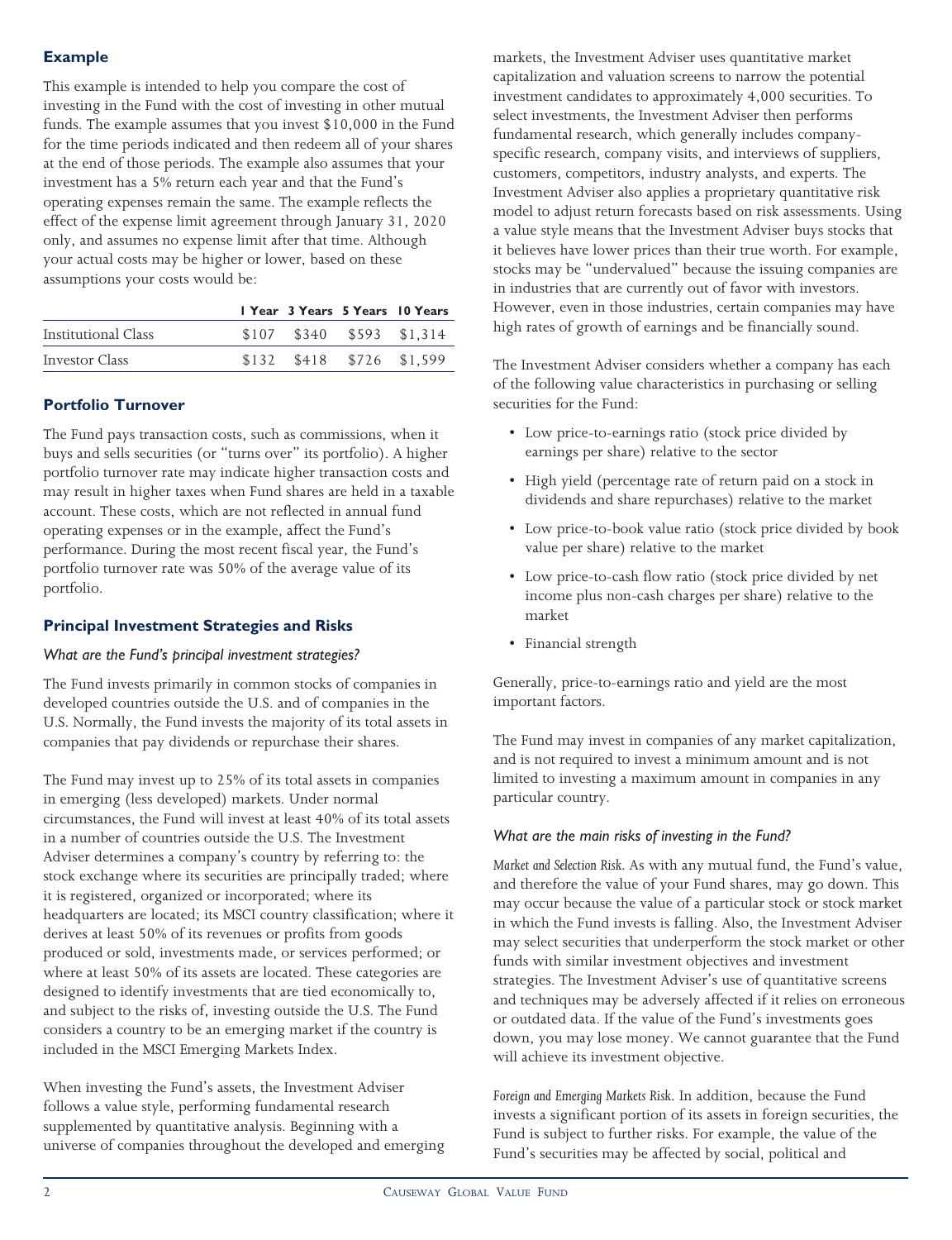economic developments and U.S. and foreign laws relating to foreign investment. Further, because the Fund invests in securities denominated in foreign currencies, the Fund's securities may go down in value depending on foreign exchange rates. Other risks include trading, settlement, custodial, and other operational risks; withholding or other taxes; and the less stringent investor protection and disclosure standards of some foreign markets. All of these factors can make foreign securities less liquid, more volatile and harder to value than U.S. securities. These risks are higher for emerging markets investments.

*Value Stock Risk.* Value stocks, including those selected by the Investment Adviser for the Fund, are subject to the risks that their intrinsic value may never be realized by the market and that their prices may go down. The Fund's value discipline sometimes prevents or limits investments in stocks that are in its benchmark index, the MSCI ACWI Index (Gross) (the Fund's benchmark index prior to October 1, 2018 was the MSCI World Index (Gross)).

*Dividend-Paying Stock Risk.* Dividend-paying stocks may underperform non-dividend paying stocks (and the stock market as a whole) over any period of time. The prices of dividendpaying stocks may decline as interest rates increase. In addition, issuers of dividend-paying stocks typically have discretion to defer or stop paying dividends. If the dividend-paying stocks held by the Fund reduce or stop paying dividends, the Fund's ability to generate income may be adversely affected.

See "Investment Risks" beginning on page 46 of the prospectus for more information about the risks associated with the Fund.

An investment in the Fund is not a bank deposit and is not insured or guaranteed by the Federal Deposit Insurance Corporation or any other government agency.

The Fund may be an appropriate investment if you:

- Are seeking long-term growth of capital and can withstand the share price volatility of equity investing.
- Are seeking to diversify a portfolio of equity securities to include foreign securities as well as U.S. securities.
- Can tolerate the increased volatility and currency fluctuations associated with investments in foreign securities, including emerging markets securities.
- Are willing to accept the risk that the value of your investment may decline in order to seek long-term growth of capital and income.

#### **Performance**

The bar chart and the performance table that follow provide some indication of the risks and volatility of investing in the Fund by showing changes in the Fund's performance and by showing how the Fund's average annual returns for one year, five and (for the Institutional Class) ten years, and since inception, compare with those of a broad measure of market performance. The Fund's past performance (before and after

taxes) does not necessarily indicate how the Fund will perform in the future. For current performance information, please visit www.causewayfunds.com.

#### **Institutional Class:**



During the period shown in the bar chart, the best quarter was 25.39% (6/30/09) and the worst quarter was -19.26%  $(9/30/11).$ 

#### **Average Annual Total Returns**

After-tax returns are shown for the Institutional Class only; aftertax returns for the Investor Class will differ. After-tax returns are calculated using the historical highest individual federal marginal income tax rates and do not reflect the impact of state and local taxes. Your actual after-tax returns will depend on your tax situation and may differ from those shown. After-tax returns shown are not relevant to investors who hold their Fund shares through tax-deferred arrangements, such as 401(k) plans or individual retirement accounts (IRAs).

For the periods ended December 31, 2018:

| <b>Institutional Class</b>           |          |                  | I Year 5 Years 10 Years | <b>Since Inception</b><br>(Institutional<br><b>Class Inception:</b><br>April 29, 2008) |
|--------------------------------------|----------|------------------|-------------------------|----------------------------------------------------------------------------------------|
| Fund Returns Before                  |          |                  |                         |                                                                                        |
| <b>Taxes</b>                         |          |                  | $-11.15\%$ 2.18% 10.64% | 3.81%                                                                                  |
| Fund Returns After                   |          |                  |                         |                                                                                        |
| Taxes on Distributions -14.12% 0.22% |          |                  | 9.38%                   | 2.68%                                                                                  |
| Fund Returns After                   |          |                  |                         |                                                                                        |
| Taxes on Distributions               |          |                  |                         |                                                                                        |
| and Sale of Fund                     |          |                  |                         |                                                                                        |
| Shares                               |          | $-4.92\%$ 1.25%  | 8.80%                   | 2.87%                                                                                  |
| <b>Investor Class</b>                | l Year I | 5 Years 10 Years |                         | (Investor Class)<br>Inception:<br>January 31,<br>2011)                                 |
| Fund Returns Before                  |          |                  |                         |                                                                                        |
| Taxes                                |          | $-11.22\%$ 1.97% | n/a                     | 5.53%                                                                                  |
| MSCI World Index                     |          |                  |                         | 4.83%                                                                                  |
| (Gross) (reflects no                 |          |                  |                         | $-8.20\%$ 5.14% 10.28% (since 4/29/08)                                                 |
| deduction for fees,                  |          |                  |                         | 7.48%                                                                                  |
| expenses or taxes)                   |          |                  |                         | (since $1/31/11$ )                                                                     |
| <b>MSCI ACWI</b>                     |          |                  |                         | 4.38%                                                                                  |
| Index $(Gross)*$ (reflects           |          |                  |                         | $-8.93\%$ 4.82% 10.05% (since 4/29/08)                                                 |
| no deduction for fees,               |          |                  |                         | 6.71%                                                                                  |
| expenses or taxes)                   |          |                  |                         | (since $1/31/11$ )                                                                     |

Effective October 1, 2018, the Fund's benchmark changed from the MSCI World Index (Gross) to the MSCI ACWI Index (Gross). The Investment Adviser believes that the MSCI ACWI Index (Gross), which includes emerging as well as developed markets, better represents the types of securities in which the Fund invests.